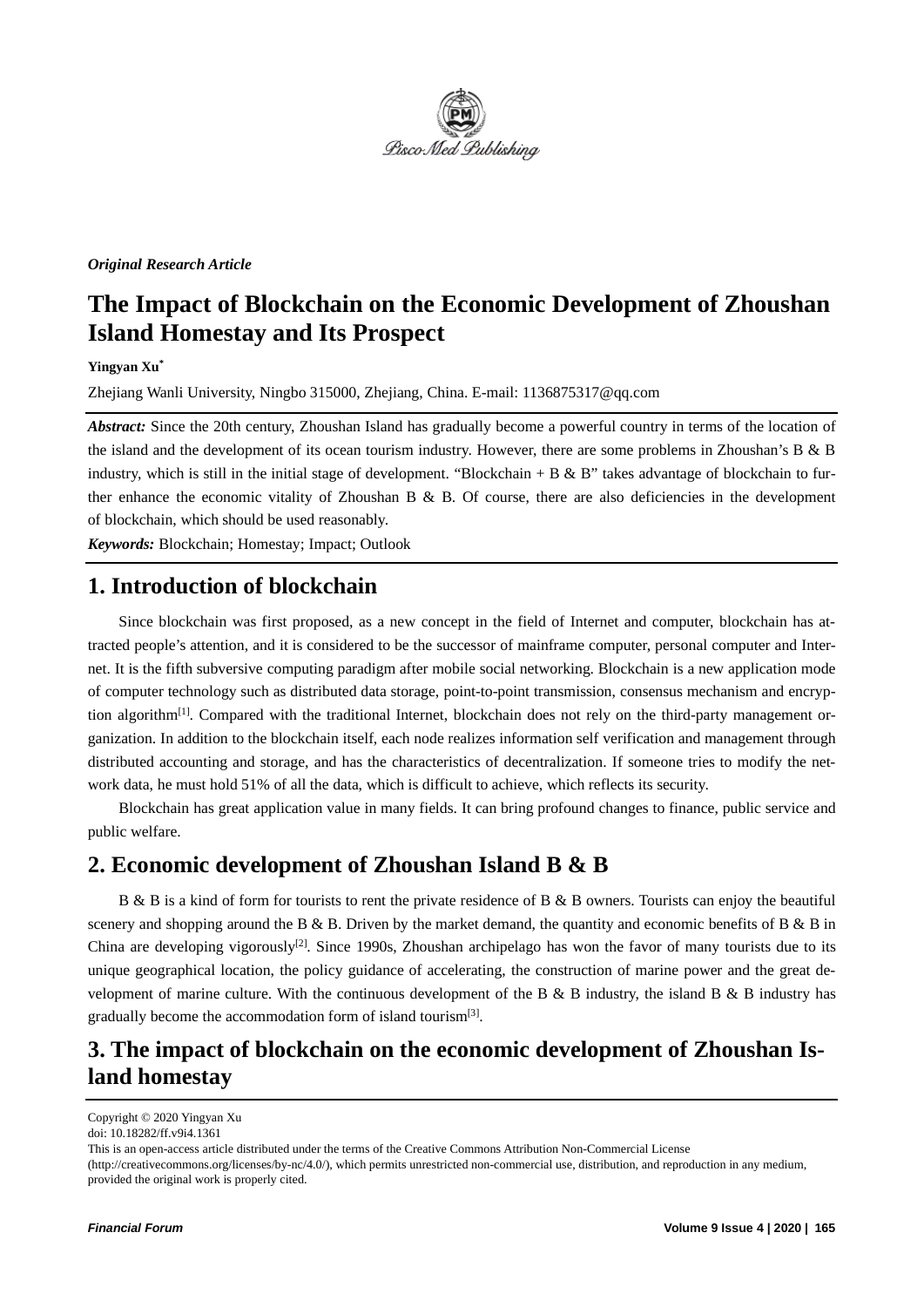"Blockchain + B & B" with the advantages of blockchain, is very important to guarantee the information of B & B, standardize the management mechanism of B & B, and improve the accommodation experience, which is very important to further enhance the economic vitality of Zhoushan B & B, make good use of Zhoushan's rich marine resources, and build Zhoushan B & B into a brand and certain model<sup>[4]</sup>.

### **3.1 To ensure the information security of B & B**

The continuous development of Zhoushan B & B has increased the complexity of the B & B market. Blockchain has time stamp, data update which requires a specific number of nodes authentication. It has the technical advantage of tamper proof. The use of blockchain to a certain extent can avoid the possibility of brushing orders, and delete bad comments<sup>[5]</sup>. On the one hand, tourists can choose B & B according to their comments, which will greatly reduce the economic cost of finding B & B and improve the efficiency of finding suitable B & B. On the other hand, there will be a healthy competition between the host of B & B. They will spend more time on improving the quality of B & B.

### **3.2 The management mechanism of B & B has been standardized**

As Zhoushan B & B is becoming more and more popular, the relevant departments are not able to rely solely on human resources management mechanism. The integration of block chain to improve the B & B management mechanism meets the needs of consumers. With the help of blockchain, relevant departments store invoices and transaction information through blockchain to retain evidence for handling B & B disputes. Through opening user channels on the Internet, consumers participate in the decision-making of relevant departments through these channels, which enables the decision-making level of relevant departments to listen to the public opinion to the maximum extent. In addition, autonomous organizations can also participate in the management process through blockchain<sup>[6]</sup>.

### **3.3 To improved accommodation experience**

As a new technology, blockchain, combined with specific application scenarios, can release market demand. Blockchain can be skillfully combined with a variety of service scenarios. For example, with the help of blockchain, the risk of luggage loss will be minimized in the process of luggage transportation.

## **4. The prospect of blockchain to the economic development of Zhoushan Island homestay**

There are still many deficiencies in the development of Zhoushan B & B. Due to the lack of financial and technical support, there are some B & B operators who build Zhoushan B & B at will, which are not welcomed by consumers after they are put into the market. In order to reduce the losses, these B & B operators blindly reduce the B & B prices<sup>[7]</sup>. The B & B market is mixed, which leaves a bad impression on consumers. Some island homestay's road, water and electricity facilities, safety supervision system and other infrastructure are not perfect, which brings inconvenience to consumers.

The only way to further develop Zhoushan B & B economy and build smart B & B is to combine blockchain technology.

#### **4.1 To establish the development goal of island B & B**

Through the blockchain technology, relevant departments have advanced positioning for Zhoushan Island homestay. The personalized planning of Zhoushan Island B & B makes the host provide perfect service to tourists based on the needs of tourists, so as to make the host get more profits.

#### **4.2 To establish public service platform for famous hotels on the island**

It has established an information service platform leading to microblog, Wechat and other apps, providing various services such as tourism map and VR. It not only creates diversified information services for tourists, but also provides a communication platform for tourists.